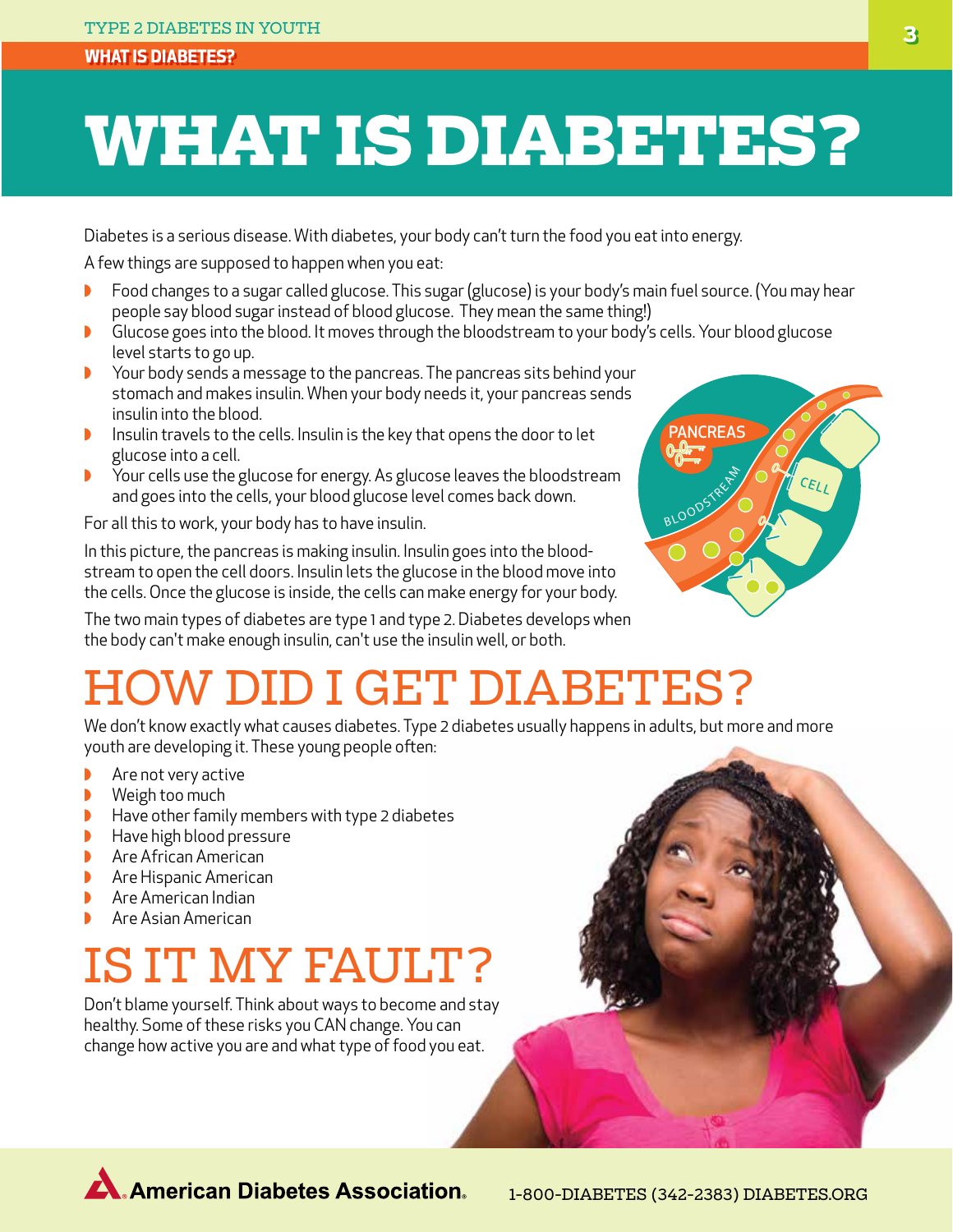#### Type 2 Diabetes in Youth **4**

#### **What is Diabetes?**



# TYPE 1 DIABETES

Sometimes the body stops making insulin. This is called type 1 diabetes. You must take insulin shots to stay alive and healthy.

In this picture, the pancreas is not making insulin. The cells have enough doors, but no insulin is in the blood to open them. Glucose cannot move from the blood into the cells. Glucose stays in the bloodstream instead of moving into the cells to make energy for your body. Blood glucose levels become high and unhealthy.



# Type 2 Diabetes

Sometimes cells don't have enough doors or the pancreas doesn't make enough insulin. This is called type 2 diabetes.

In this picture, the pancreas is making insulin but the cell doors are not working. The glucose stays in the bloodstream because the doors don't open. The glucose can't get into the cells to make energy for your body. Blood glucose levels become high and unhealthy.

### **What helps insulin open the doors to let glucose in?**

- Exercise and physical activity
- Eating healthy meals and snacks
- **Losing weight**

These things can help your body use insulin better. When you weigh more, your body needs more insulin. The pancreas has to work hard to make enough insulin. If it works too hard, it can get too tired and will need help.

Diabetes pills don't have insulin in them. They help open cell doors so your body can use the insulin it has. Some types of diabetes pills may help the body to make more insulin.

If your body can't make enough insulin, you will need insulin shots.

### **What are signs that insulin is not working or the cell doors are not opening?**

Dark skin patches might appear on your neck, stomach, knees, elbows, armpits, hands, breast, or groin. These dark skin patches are called Acanthosis Nigricans, or AN for short. People whose body isn't using insulin well (insulin resistant) often get AN.